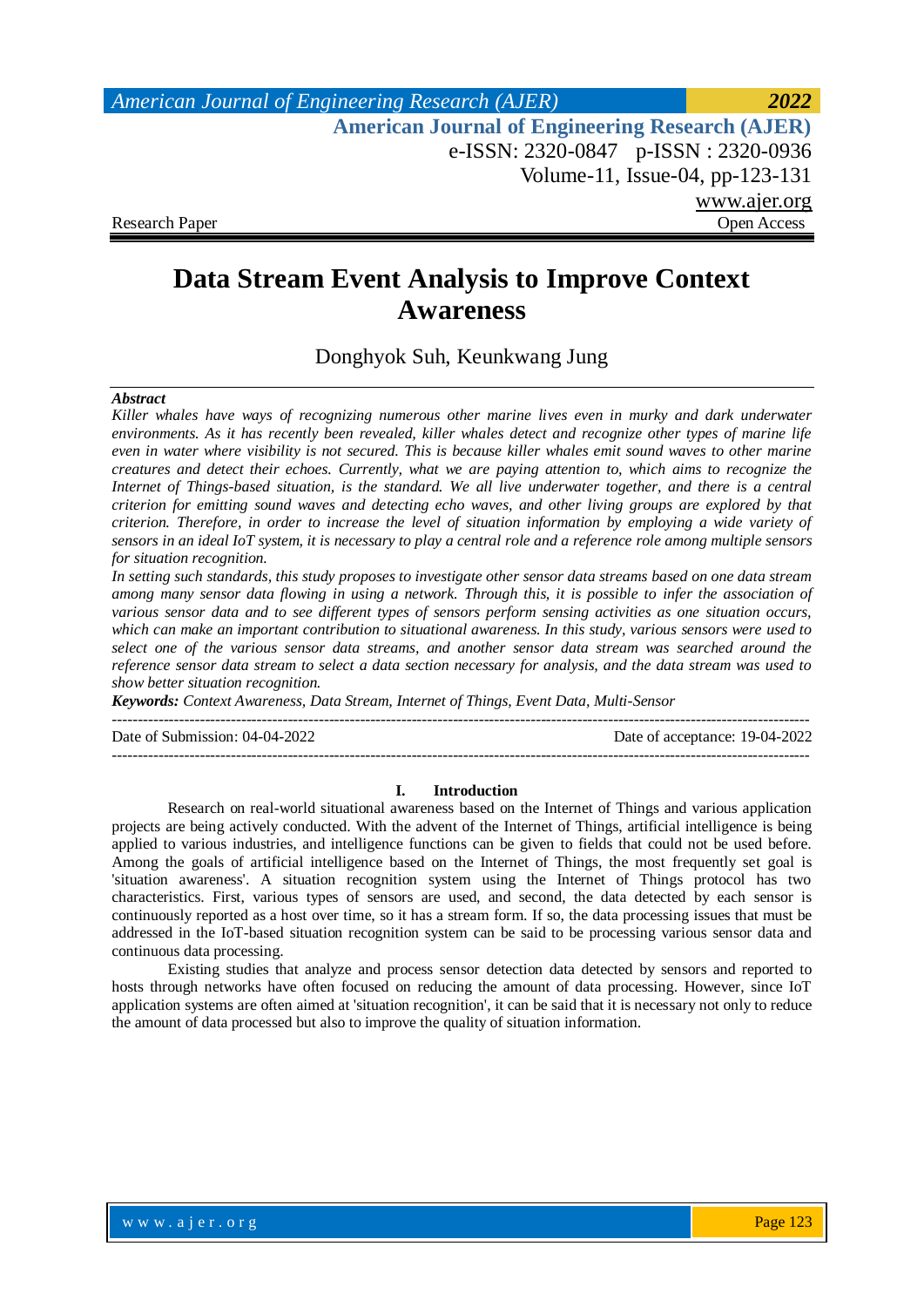**Pic. 1 Killer Whale identity with acoustic wave**

Therefore, this study proposes a plan to increase the accuracy of information in recognizing real world situations as well as reducing the amount of data processing in existing IoT-based systems. Since data reported from sensors continues to flow over time, large amounts of data that have not been previously experienced are introduced over time due to the nature of the ideal IoT system, and it is difficult to cope with it by storing and analyzing a certain amount as before. When analyzing data groups that continue to flow over time, it is necessary to select a meaningful data group. In other words, it means setting time intervals over time, throwing away data that is not required for most of the analysis, and appropriately selecting the data that is essential for analysis. If so, the goal of the study will be to devise a method of selecting a data stream interval to determine which data to select from the incoming data. What criteria are set, which time interval data are discarded, and which section of data are selected is an issue.

On the other hand, many researchers who want to solve engineering problems have taken a method of imitating the clues to solving problems from how they operate in the natural world. Radar imitates the eye structure of a dragonfly, and ultrasonic sensors are imitated by bats. In order to solve problems of various artificial systems in the real world and reach functional goals, it is called biomimicry to solve problems by imitating specific mechanisms or algorithms in the natural world. Therefore, this study also intends to derive ideas from how killer whales recognize numerous other marine lives in the underwater environment of the ocean and use them to solve problems. As it has recently been revealed, killer whales use their ability to emit sound waves and detect their echoes in detecting and recognizing their types of marine life in water with insufficient visibility. What we are paying attention to at this time is the standard. We all live underwater together, and there is a central criterion for emitting sound waves and detecting echo waves, and other living groups are explored by that criterion. Therefore, it is necessary to play a central role and a reference role among multiple sensors for situation recognition in order to increase the level of situation information by employing a wide variety of sensors in an ideal IoT system.

In setting such standards, this study proposes a method of investigating other sensor data streams based on one data stream among many sensor data introduced using a network. Through this, it is possible to infer the association between various sensor data and detect the sensing activities of various types of sensors according to one situation, which can contribute significantly to situational awareness. In this study, various sensors can be used to select one of the various sensor data streams and search for another sensor data stream around the reference sensor data stream to show better situation recognition using the obtained data stream.

This study consists of the following. Chapter 2 summarizes related studies, and Chapter 3 introduces and explains the data stream analysis techniques proposed in this study. Chapter 4 conducts experiments and evaluations on the proposed plan and concludes Chapter 5.

### **II. Related Works**

The Internet of Things (IoT) refers to the information and communication base that connects all objects through a network so that humans and objects can communicate anytime, anywhere. Situation recognition is to provide content suitable for users by recognizing and adapting the surrounding physical environment [1, 2]. Sensor data on the surrounding physical environment should be collected for situational awareness. Abstraction or inference processes follow so that the user can identify the sensor network and process the collected sensor data. Artificial intelligence uses probability-based reasoning, Bayesian networks, and image recognition methods [3,4,12].

Yoo Je-wook and four others studied the situation recognition module, and in consideration of the possibility of an increase in traffic accidents caused by a driver's cognitive decline in the aging era, LEDs and speakers were attached so that users can easily recognize and respond to unexpected situations [5]. Jin So-yeon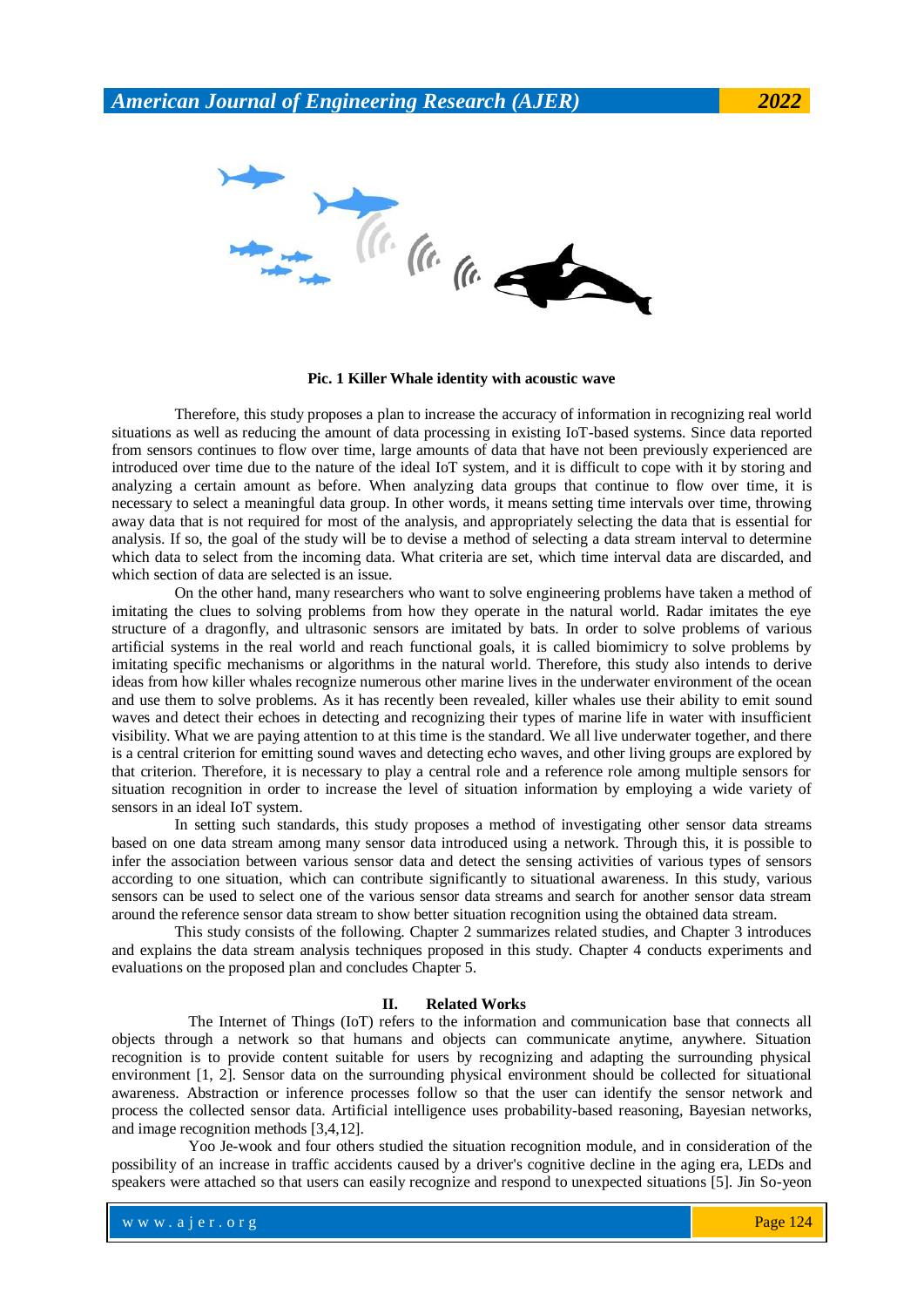and four others are demanding a complex situation recognition service amid an increase in information volume due to the development of surveillance and reconnaissance and communication fields. It provides rule-based knowledge that analyzes, and stores collected information and evaluates situations according to teaching norms, and there is a need for a system that can recognize complex situations through impromptu inquiries away from the rule base based on battlefield knowledge. Therefore, a technique for automatically generating related queries and deriving complex inference results from the battlefield knowledge base was presented [6]. Na Sang-hyuk and one other studied whether it was an adaptive real-time situation in which robots perceived, learned, and responded to situations by themselves. The data collection situation was defined as a real-time data stream situation, and a robot's situation was implemented by applying the association rule of data mining. The system structure was proposed and the efficiency of the situational cognitive technique was verified so that it was difficult to apply the association rule exploration technique due to the specificity of the sensor data set collected by the robot.[7-9,12]. Lee Young-dong proposed a system that can monitor the status of wanted boards and monitor them in real time based on the Internet of Things. Control information is transmitted in real time to the Internet, servers, and short-range wireless networks so that the overall status of wanted groups can be quickly managed[10,11].

### **III. Data Stream Event Analysis Plan to Improve Context Awareness**

When attempting to recognize an intelligent situation based on the Internet of Things, it is important to note that the sensor detects and reports data. Sensors do not recognize the real-world situation itself, but merely detect events that occur or physical and chemical changes that accompany them. The sensor generates a fine current according to such a change, amplifies it, and transmits a digital value or a numerical value to the host. These simple figures are the basis for situational awareness.



**Pic. 2 Data Steam from Sensors**

When using the value transmitted by the sensor for context recognition, the focus should be on realtime processing. The real-world situation must be timely. It is less important to belatedly recognize past situations that have passed along with time. It is important to be able to infer the current situation and information for this. It is necessary to recognize and judge past situations that are not too far from the present, even if there is a time difference from recognizing the current time for situational awareness. Because of this need, the method of storing quite a lot of past data and analyzing the data over sufficient time does not meet the current need. In order to reach the situation recognition goal, real-time analysis must be conducted to conclude situation judgment within a short period, and it must be distributed to users quickly.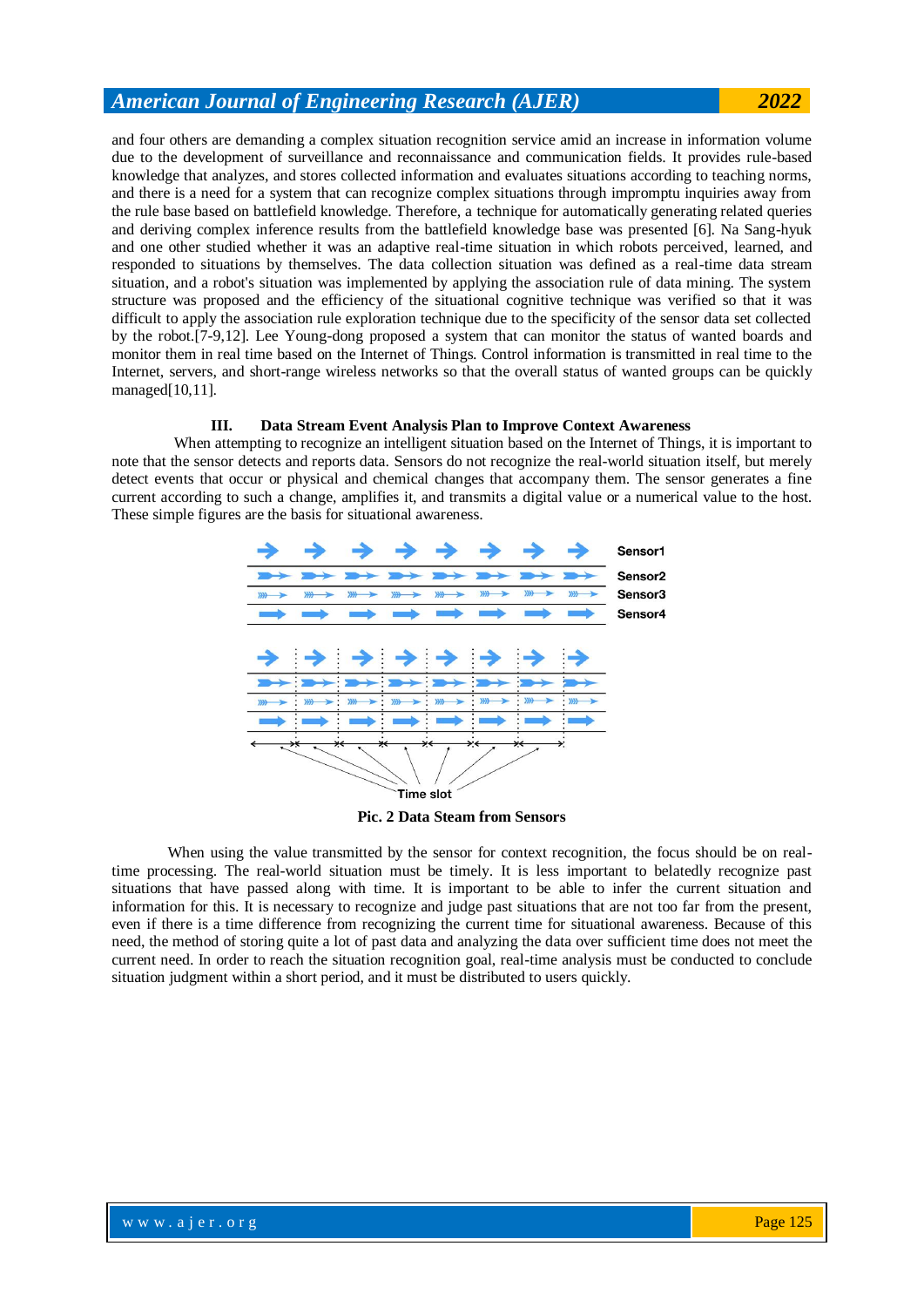

**Pic. 3 Event in the Data Stream from Sensors**

When using the value transmitted by the sensor for situational recognition, an important issue is to ensure the accuracy of recognition. Most sensors do not recognize the situation itself. It has a limited function of detecting physical and chemical changes according to situation changes. Individual sensors respond only to specific physicochemical changes, and the situation is very complex and diverse, so special measures are needed to improve situational recognition performance. As a representative method that can be taken to obtain the accuracy of situation recognition, various types of sensors are used. In this case, a difficult problem occurs, and the detected values of sensors different from each other are not uniform.

In addition, the real-time processing, rapid data processing issues mentioned above, and the issues that increase the accuracy of situation recognition have opposite characteristics. If you process it quickly, the accuracy is reduced, and if you increase the accuracy, the processing speed is bound to decrease.

In this study, a data stream analysis method for situation recognition is proposed for data detected and reported by sensors over time in an IoT-based situation recognition system. The need to do this is first to selectively select a processing target to efficiently process a large amount of data. By doing so, the amount of data processed can be reduced. Second, it is necessary to obtain a processing plan to more accurately recognize the situation using different types of data detected and reported by various sensors.

Therefore, the goal of this study is to determine which data to process among sensor data introduced from various sensors over time and to increase the level of situational awareness.

In order to achieve this goal, this study referred to the method of recognizing underwater whales. It is known that killer whales have acoustic recognition boards that investigate sound waves to recognize the goal they want to capture and recognize the sound that is reflected and reflected by the target's beak.

A wide variety of living groups survive and are active in the marine and underwater environment. In this marine and underwater environment, the ability of a pan-whale to quickly recognize the type of each living thing is worth referring to in an IoT situation recognition system that selects and uses data reported and transmitted from numerous sensors.

This study has the following prerequisites.

. An IoT-based situation recognition system was constructed.

. In the present system, sensors are arranged in a terminal, and each sensor is a different type of sensor.

. Each sensor detects and reports to the host the accompanying physicochemical changes when a new situation occurs or daily situation changes.

. Each sensor has a function of detecting physical and chemical changes that are closely related to situational recognition and inference.

. Data reported by each sensor continuously flows into the host over time.

In this study, the goal of the system is to recognize or infer situations that occur in the real world without human intervention. In this case, a method of obtaining only meaningful data from among the data streams continuously introduced over time is proposed, and at the same time, such a method does not reduce situation recognition accuracy. In other words, the amount of data to be processed through data stream analysis can be reduced and the level of situation recognition can be maintained or increased.

To achieve this goal, to identify other creatures in the sea, a reference sensor is selected as a reference point, such as a killer whale emitting sound waves. And when an event to be noted occurs in this reference sensor, it searches for whether there is a sensor in which the event has occurred among other sensors based on this time point. If an event occurs in another sensor, the center and the reference sensor are combined to be used for situational inference and recognition. If two or three sensors continue to increase, the weight will be increased according to the number of each case and used for situational inference and recognition.

The sensor constituting the terminal is selected as capable of contributing to situational inference. Among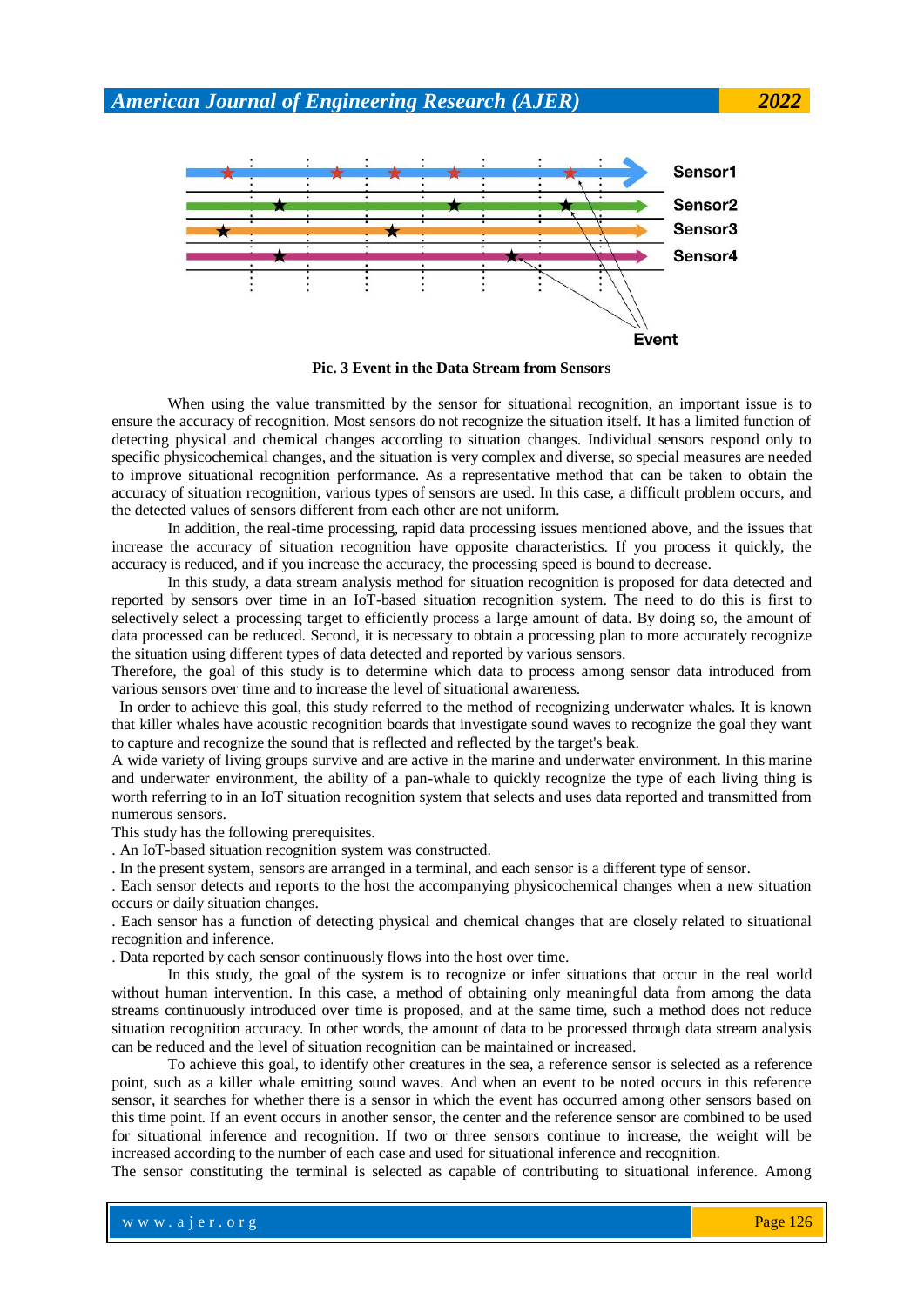several sensors, a sensor capable of leading situational inference is selected.

When A sensor was selected. An event occurs in sensor A over time. In this case, it is searched whether there is a sensor in which an event has occurred in addition to sensor A. A sensor data stream that reports events accompanying events of the reference sensor is found by continuing to search for several sensor data flowing into the host to see if any notable events have occurred.

It is a principle not to store almost all the data streams. However, by selecting data to be analyzed for context recognition, all data can be selected as much as necessary without throwing away. By doing so, it is possible to escape the burden of continuously processing all incoming data over time and efficient data processing is possible.

On the other hand, the data stream analysis/processing method proposed in this study cannot stop at finding meaning by reducing the throughput of data. It should also be possible to achieve results in improving the accuracy of situation information through selective data processing. The method proposed in this study has a structure that combines sensing data sent by different types of heterogeneous sensors. In many cases, situation recognition performance may be further improved by using data detected by heterogeneous sensors with different functions compared to recognizing a situation by using events of multiple sensor groups with the same function for the same situation. When intelligent forest fire recognition CCTVs were developed in Korea, a number of CCTVs were used, but there were cases where fog or clouds were recognized as smoke caused by fires. At this time, when the air pressure sensor or humidity sensor was mixed with CCTV, smoke, fog, and clouds caused by the fire were sufficiently identified. In this way, the use of sensing data from multiple sensors that are heterogeneous to each other has an aspect that benefits situational recognition or situational reasoning.

The proposed method in this study is to identify and combine events from data streams detected and transmitted by heterogeneous sensors of different types to recognize situations so that better situation information can be obtained than using sensor data detected and reported by a single sensor.

The following is a formula representing a data stream processing algorithm for situation recognition based on sensor data.

1) Whether an event occurs in any of the K sensors is determined by the step function below.

2) If an event occurs on any sensor, it is reported to the host.

3) If an event does not occur in other sensor data, whether the event continues and changes in any sensor where the event occurs are determined by the step function below.

4) In this case, when the event of the event-detected sensor data shows a decreasing pattern, event data of the corresponding sensor is not received.

5) It is divided at regular time intervals and explores whether each sensor data persists or whether the change in each sensor data event goes to a decreasing pattern.

6) Explore whether any of the events in each sensor data are interrupted.

7) When and, that is, if there is sensor data in which the event is stopped after the reduction pattern, the event occurs again is searched as a step function.

8) If an event occurs again in the sensor and continues, it returns to the process 9) to 11.

9) Interrupt date stream analysis when the sensor stops reporting events after each sensor's event data has entered a decreasing pattern at times and does not resume reporting events.

10) The analysis results are transmitted to the user.

The above algorithm deals with the entire process of processing and storing in response to a data stream introduced from a sensor.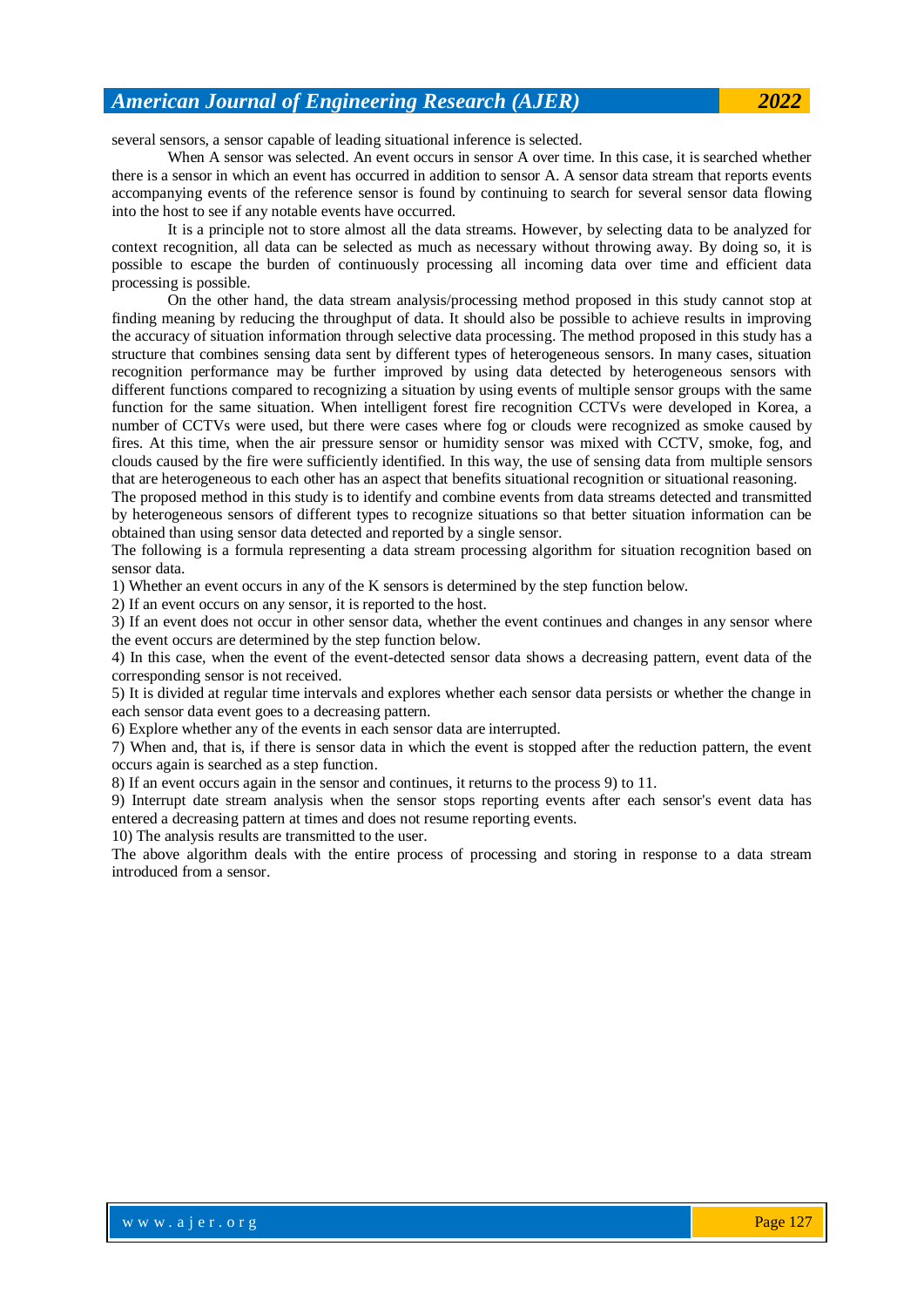

**Pic. 4 Data Stream Analysis**

The issue covered in this study is the question of how to set the standards. For context recognition, it is to determine a sensor that transmits a reference data stream before checking events of another sensor data stream. In this case, it is preferable to select a sensor having a high correlation with the situation as the reference sensor. In other words, the sensor closest to the characteristics representing the main change in the situation should be the reference. In order to recognize a fire, a heat sensor should be a reference in terms of recognizing a site. In order to recognize fog, a humidity sensor must be the standard. In order to detect the situation of various electrical devices, a current detection sensor is recommended as a reference, and a heat detection sensor is recommended as a reference to detect various electrical abnormalities. In order to detect abnormal situations in a workplace where various industrial devices are installed, it can be said that it is good to use a vibration sensor as a reference. Chapter 4 of the following experiments with the contents proposed in this study.

### **IV. Experiment and Assessment**

The following table shows the experiment with the sensing data reported from the sensor. **Table 1.** Sensor Data Stream and Situation Recognition

|                | <b>Table 1.</b> Sensor Data Stream and Sudation Recognition |                  |                         |               |                         |  |
|----------------|-------------------------------------------------------------|------------------|-------------------------|---------------|-------------------------|--|
| No             | Humidity                                                    | Fine dust Sensor | <b>Vibration Sensor</b> | Acoustic      | Context                 |  |
|                | Sensor $(\%)$                                               | (times)          | (times)                 | Sensor(times) |                         |  |
| $\overline{1}$ | 59                                                          |                  |                         |               | Lack of humidity        |  |
| $\overline{2}$ | 59                                                          |                  |                         |               | Lack of humidity        |  |
| $\overline{3}$ | 60                                                          |                  |                         |               | Lack of humidity        |  |
| $\overline{4}$ | 90                                                          |                  |                         |               | Lack of humidity        |  |
| 5              | 90                                                          |                  |                         |               | an increase in humidity |  |
| 6              | 90                                                          |                  |                         |               | an increase in humidity |  |
| $\tau$         | 91                                                          |                  |                         |               | an increase in humidity |  |
| 8              | 89                                                          | 11               | 1                       | $\Omega$      | a humid day             |  |
| 9              | 89                                                          | 12               | $\overline{c}$          | $\Omega$      | a humid day             |  |
| 10             | 88                                                          | 12               | 3                       | $\Omega$      | Rain                    |  |
| 11             | 88                                                          | 14               | 4                       | $\Omega$      | Rain                    |  |
| 12             | 88                                                          | 12               | 5                       | $\Omega$      | Rain                    |  |
| 13             | 57                                                          |                  |                         |               | Lack of humidity        |  |
| 14             | 70                                                          |                  |                         |               | Lack of humidity        |  |
| 15             | 82                                                          |                  |                         |               | an increase in humidity |  |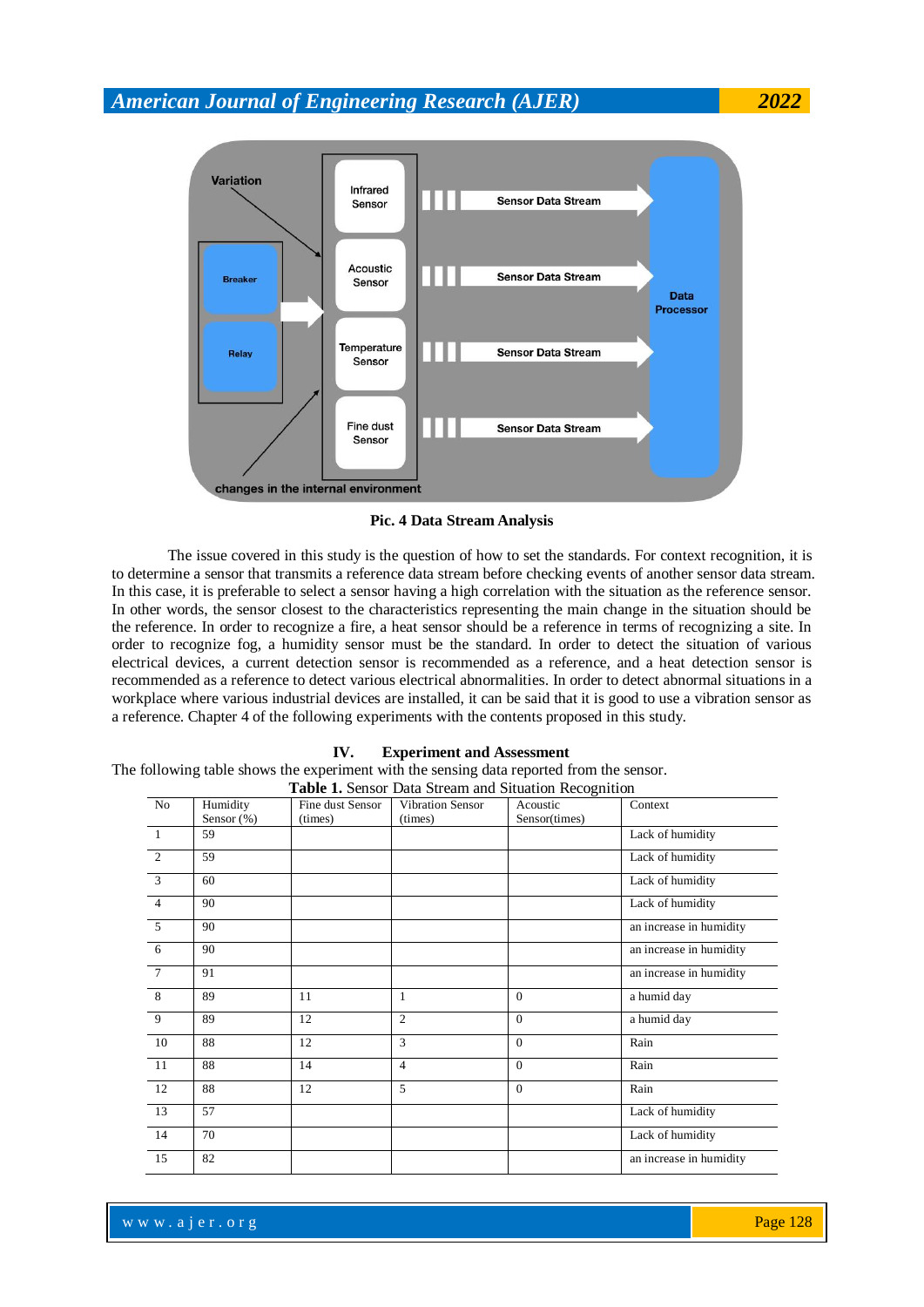| 16              | 84     |        |                |                | an increase in humidity |
|-----------------|--------|--------|----------------|----------------|-------------------------|
| 17              | 86     |        |                |                | an increase in humidity |
| $18\,$          | 87     |        |                |                | an increase in humidity |
| 19              | 86     | 12     | 2              | $\overline{c}$ | a humid day             |
| $20\,$          | 87     | 13     | 3              | $\overline{4}$ | Rain                    |
| 21              | 85     | 12     | $\overline{4}$ | 5              | Rain                    |
| $22\,$          | 83     | 13     | $\overline{3}$ | 5              | Rain                    |
| 23              | 82     | 12     | $\overline{4}$ | 6              | Rain                    |
| 24              | 62     |        |                |                | Lack of humidity        |
| 25              | 78     |        |                |                | Lack of humidity        |
| $26\,$          | 80     |        |                |                | an increase in humidity |
| $27\,$          | 85     |        |                |                | an increase in humidity |
| 28              | 89     |        |                |                | an increase in humidity |
| 29              | 89     |        |                |                | an increase in humidity |
| $30\,$          | 89     | 1013   |                |                | Fog                     |
| 31              | 91     | 1013   |                |                | Fog                     |
| 32              | 92     | 1758   |                |                | Fog                     |
| 33              | 92     | 1323   |                |                | Fog                     |
| 34              | 92     | 906    |                |                | Fog                     |
| 35              | 92     | 532    |                |                | Fog                     |
| 36              | 92     | 737    |                |                | Fog                     |
| 37              | 92     | 601    |                |                | Fog                     |
| 38              | 92     | 707    |                |                | Fog                     |
| 39              | 92     | 706    |                |                | Fog                     |
| 40              | 92     | 554    |                |                | Fog                     |
| 41              | 90     | 12     | 2              | $\overline{3}$ | a humid day             |
| 42              | 89     | 11     | $\overline{3}$ | $\overline{4}$ | a humid day             |
| 43              | 88     | 11     | $\overline{4}$ | 5              | a humid day             |
| 44              | 87     | 11     | On             | On             | Heavy rain              |
| 45              | 87     | 11     | On             | On             | Heavy rain              |
| 46              | 81     |        |                |                | an increase in humidity |
| 47              | 88     |        |                |                | an increase in humidity |
| 48              | 89     |        |                |                | an increase in humidity |
| 49              | 89     |        |                |                | an increase in humidity |
| 50              | 89     | 12     | $\overline{0}$ | $\overline{0}$ | a humid day             |
| $\overline{51}$ | 89     | $12\,$ | $\mathbf{1}$   | $\mathbf{1}$   | a humid day             |
| 52              | 88     | $12\,$ | $\overline{c}$ | $\overline{2}$ | a humid day             |
| $\overline{53}$ | 88     | 13     | $\mathfrak{Z}$ | $\overline{3}$ | a humid day             |
| 54              | $88\,$ | $12\,$ | $\overline{4}$ | $\overline{4}$ | Rain                    |
| 55              | 87     | 12     | On             | On             | Heavy rain              |
| $\overline{56}$ | 85     | 13     | On             | On             | Heavy rain              |
| $\overline{57}$ | 86     | 13     | On             | On             | Heavy rain              |
| 58              | 74     |        |                |                | Lack of humidity        |
| 59              | 73     |        |                |                | Lack of humidity        |
| 60              | 76     |        |                |                | Lack of humidity        |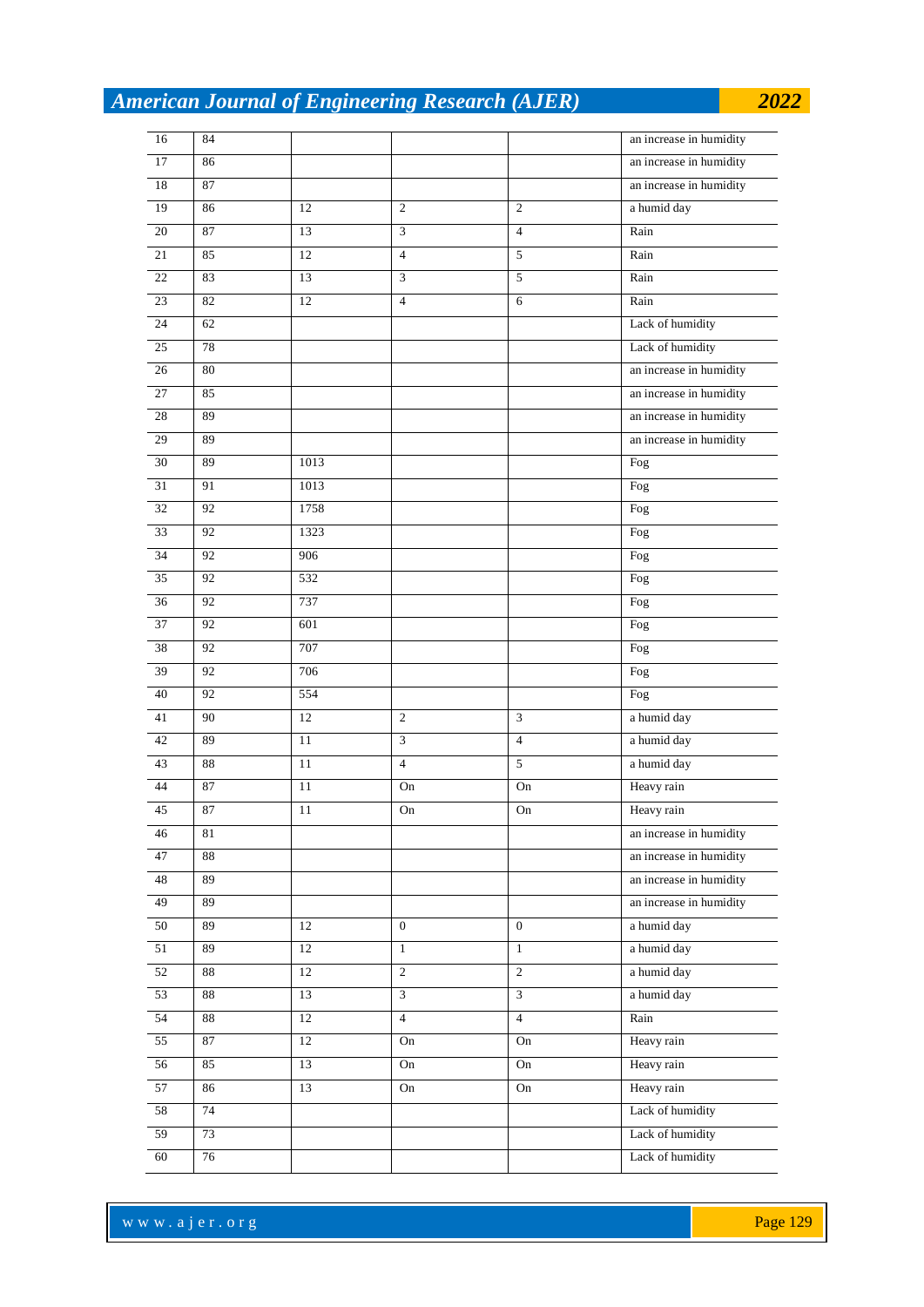| 61 | 79 |     |                |                | Lack of humidity        |
|----|----|-----|----------------|----------------|-------------------------|
| 62 | 80 |     |                |                | an increase in humidity |
| 63 | 87 |     |                |                | an increase in humidity |
| 64 | 89 |     |                |                | an increase in humidity |
| 65 | 89 |     |                |                | an increase in humidity |
| 66 | 89 | 12  | 3              | 3              | Rain                    |
| 67 | 88 | 12  | $\overline{4}$ | $\overline{4}$ | Rain                    |
| 68 | 88 | 11  | On             | On             | Heavy rain              |
| 69 | 88 | 12  | On             | On             | Heavy rain              |
| 70 | 88 | 12  | On             | On             | Heavy rain              |
| 71 | 92 | 212 | $\theta$       | $\overline{4}$ | a humid day             |

**Table 1.** Event Data from Sensors

This experiment created an environment in which sensors installed in a closed space, such as a switchboard, transmit detected values, and execute them with data values flowing from each sensor at this time. The sensors used in this experiment were a humidity sensor, a vibration sensor, an acoustic sensor, and a fine dust detection sensor.

1) DHT-11 (humidity sensor)

- · Operating voltage : 5 V
- $\cdot$  Range : 20-90% / Accuracy : RH  $\pm$  5%
- · Output format : digital switching output
- 2) SW-420 (vibration sensor, closed type)
- · Operating voltage : DC 3.3V to 5V
- · Output format : digital switching output
- 3) LM393 (acoustic sensor)
- · Amplify the sound using a microphone
- · Operating voltage: DC 4 to 6V
- 4) fine dust detection sensor
- 5) Experimental Platform: Raspberry Pi

#### Evaluation

Details: The closed narrow space is made of acrylic panels. The four types of sensors were installed inside, and an event was generated to detect and report them.

Evaluation: In this experiment, the humidity sensor was determined as the reference sensor. When the humidity suddenly increased (4), it was confirmed whether events occurred in other sensors, and it was investigated and confirmed that other events occurred in the data table (8). When the detected value of the humidity sensor, which is the reference sensor, decreased, data grouping was not performed, and then events of other sensors were investigated again based on the increase in 15. In (30), it was confirmed that other events occurred, and event cases were viewed and grouped again. In this experiment, the factor that has the greatest influence on electrical/electronic devices was considered humidity, and humidity was determined as a reference sensor according to expert opinions. By examining other events based on significant sensors in an electric device-related environment, it was shown that it is possible to recognize the situation for an internal environment of a specific device and differentiate it according to the situation by referring to refer to the events of other sensors.